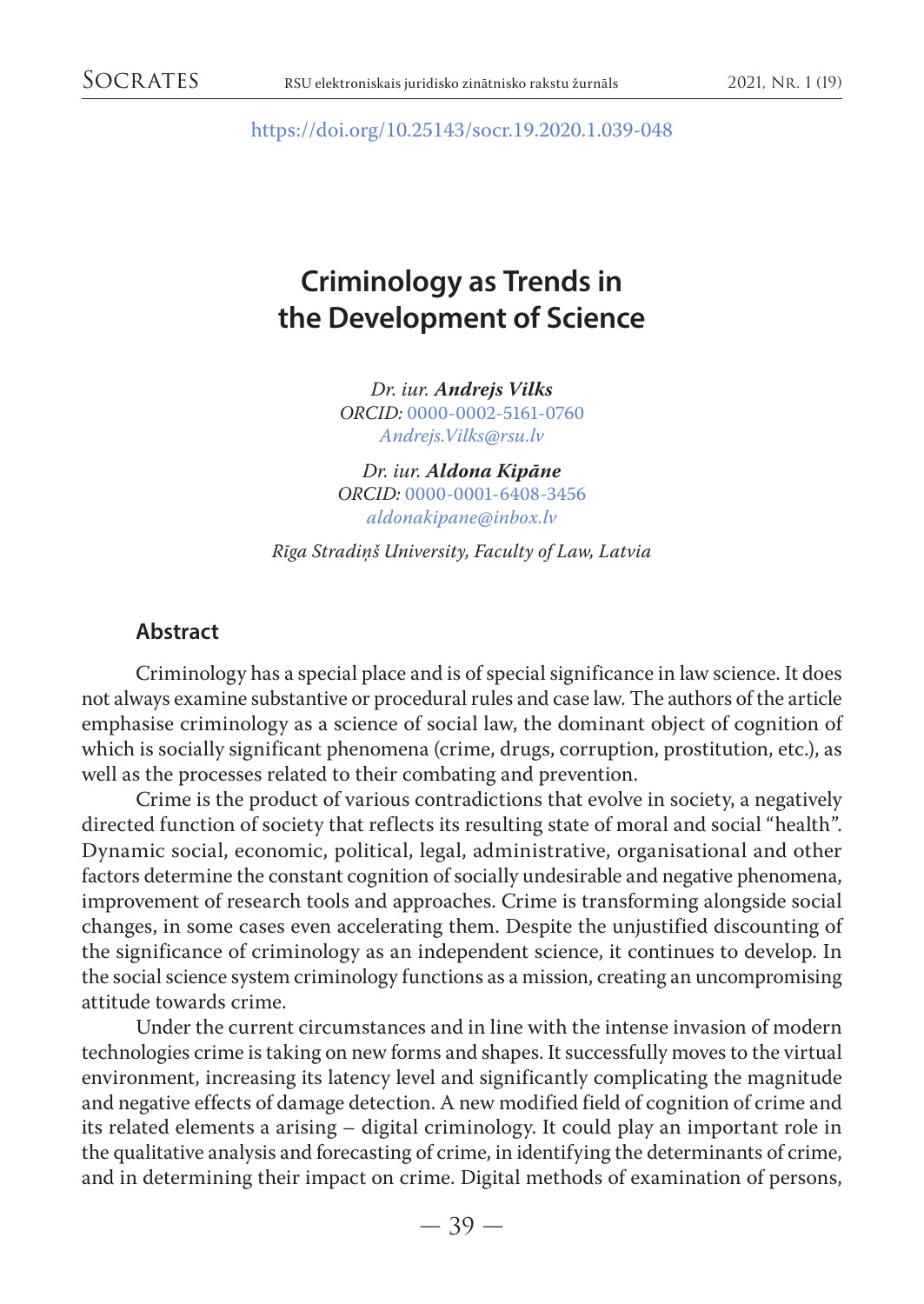including the use of positron emission tomography (PET) of brain scanning, would make it possible to identify persons with pronounced criminal inclinations. Digital technologies could be used in correctional institutions and establishments to help those who have served prison sentences related to deprivation of liberty, in their rehabilitation, as well as in the implementation of virtual deprivation of liberty and replacing of expensive and inefficient prisons with digital detention facilities.

*Keyword:* digital criminology, criminology, criminality, society.

### **Introduction**

Implementation of appropriate values is ensured, inter alia, by the legal system, the stability of the regulatory framework, sufficient uniform application of norms and a sound legal culture in society. Much of the exercise of these functions should be ensured by the family of lawyers. Specialist sources have raised the question of the lawyer's mission. It is recognised that lawyers in the community have a special role, not only professional, but also ethical (Stradins, 2000). In essence, the mission of lawyers is to ensure justice in society. A prominent US lawyer, Roscoe Pound, has pointed out that his work is also a source of daily bread. However, the use of knowledge skills in the public interest is a major task of the profession (Pound, 1953). There is no doubt that there is need for qualitative development and application of rules that can build public confidence in the legal system (Medina & Salinieka, 2020). Criminology and criminologists have a special place within the sub-branch of law specialisation and law.

Criminology has now occupied a prominent position in social and legal sciences. First of all, it is related to the increase of different types of potential and actual threats (including crime) or corresponding threats. As an example, we can now see that the world is facing a new socially unfavourable phenomenon, the coronavirus, which has a global impact on all spheres of civilisation, including the legal. The emergence and rapid spread of "Covid-19" may be attributed to human neglect, disregard of social and legal standards. Various views are expressed on the evolution, duration and consequences of a pandemic. High risk conditions create the most favourable soil for criminal manifestations.

Second, criminologists are highly socially active, sufficiently creative and integrative in their professional competences. The criminological approach, by studying the formation of Covid-19, its prevalence, effectiveness of its prevention measures, can provide new information and insights in mitigating the effects of the global crisis.

Third, there should be an objective need in society, especially during inclusion of the prospect of new potential criminal realities with unpredictable and also negative consequences. A physicist and writer Paolo Giordano emotionally describes the present by acknowledging that "now a time of anomaly is, and we must learn to live in it and recognise this anomaly... It is in our own interest to learn from them" (viruses) (Giordano, 2020). There should be an objective need in the society, especially in crisis and post-crisis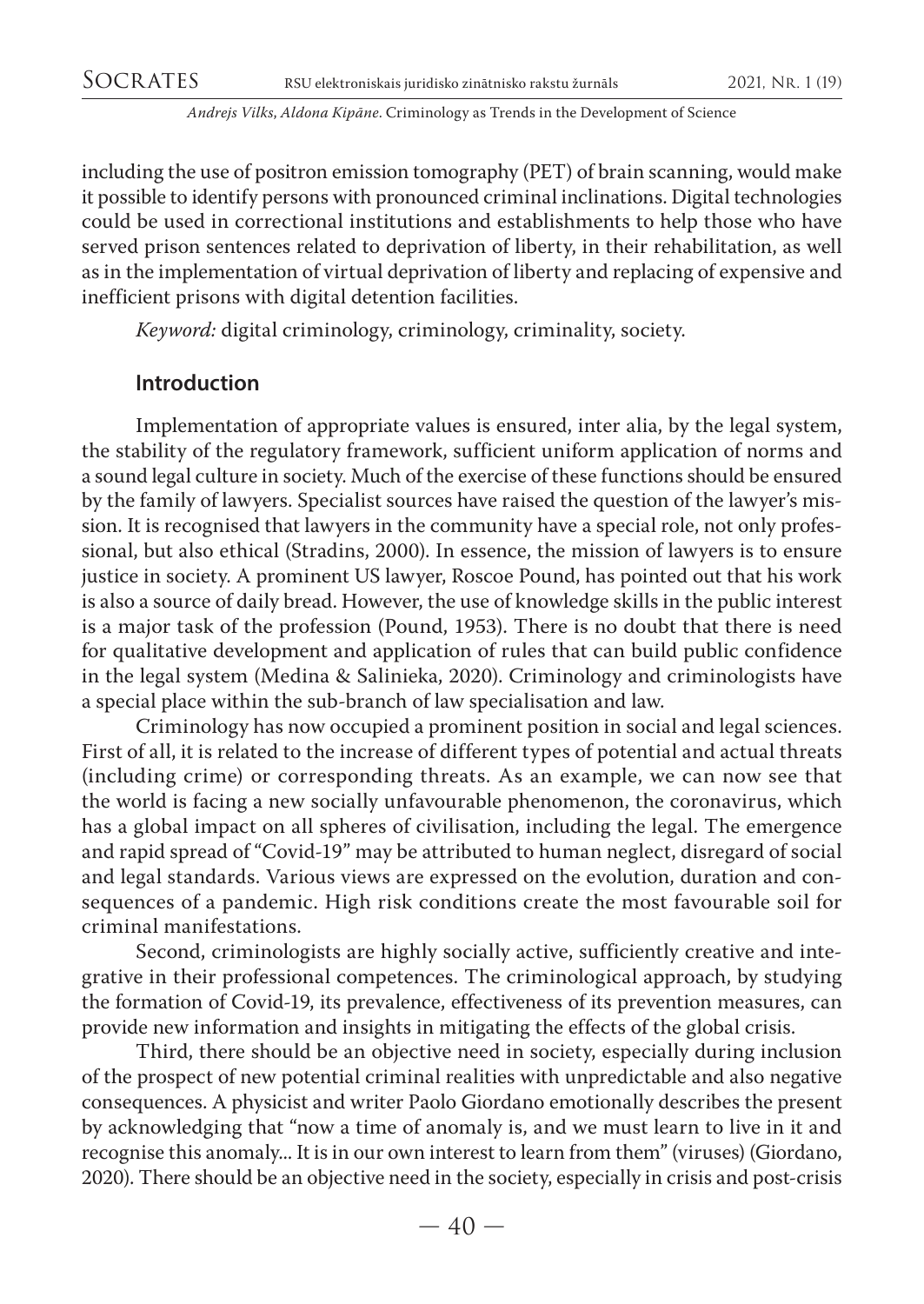periods, to model a promising model of development, taking into account new potential criminal realities that are difficult to predict, as well as negative consequences.

One of the most prominent US security experts Henry Kissinger concludes that the reality is that the post-coronavirus world will never be what it was (Kissinger, 2020). COVID-19, as a pronounced socio-epidemiological phenomenon, is undoubtedly a criminological assessment. The political and economic consequences of the coronavirus will be felt for generations to come.

# **Crime and Criminology in the Context of Modern Dynamic Processes**

Today's rapid economic development, dynamic and highly contradictory technological processes that characterise the current global environment make demands for counter-crime one of the most pressing priorities. As Professor Vitold Zahar rightly writes: "Crime is one of the most important indicators of public social health (more precisely, the term "health"). It is a serious impediment to democracy, security and development." (Zahar, 2018). When thinking of crime, man is a being prone to dishonesty, selfishness and cruelty. Investigating personality of the offender, along with crime prevention, is one of the major trends in criminology. Man is a complex combination of biological traits that are prerequisites for individual development and as a result of which they develop under the influence of the social environment.

It should be borne in mind that in today's urbanised world, there are ultramarginalised, excluded, dominant groups (such as convicted persons; migrants, drug addicts, low-educated people, Roma people, etc.) both within and outside cities, who are predisposed to criminal behaviour. According to the Russian scientist Mikhail Gernet (*Михаилл Николaевич Гернет*), the main causes of crime are unemployment, poverty, unequal access to education and careers, feelings of being deprived of life (Гернет, 2005). Organised crime, terrorism, economic crime, drug criminality, trafficking in human beings, cybercrime, etc. are increasingly being seen in the international community. One must agree that "crime is a shadow of civilization. Its distribution and size therefore depend on the form and system of societal development" (Bhusal, 2009).

Crime in any society is an objectively socially driven phenomenon. Crime has always been a public concern. Ways to influence this negative social phenomenon have been sought since ancient times. Crime has become a transnational phenomenon with geopolitical and macroeconomic features, the unrestricted use of modern technology. Determinants of crime and other anti-social phenomena are not only interrelated with the sublimating resultant effect. The impact of multifactorial factors that cannot be controlled and thus prevented (unemployment, poverty and inadequate income, alcoholism, the effects of new psychoactive substances and addictive processes, etc.) should be acknowledged. As V. Tumalavičius rightly acknowledges, modern crime reflects political, economic, social and demographic tendencies of a particular era (Tumalavičius, 2016).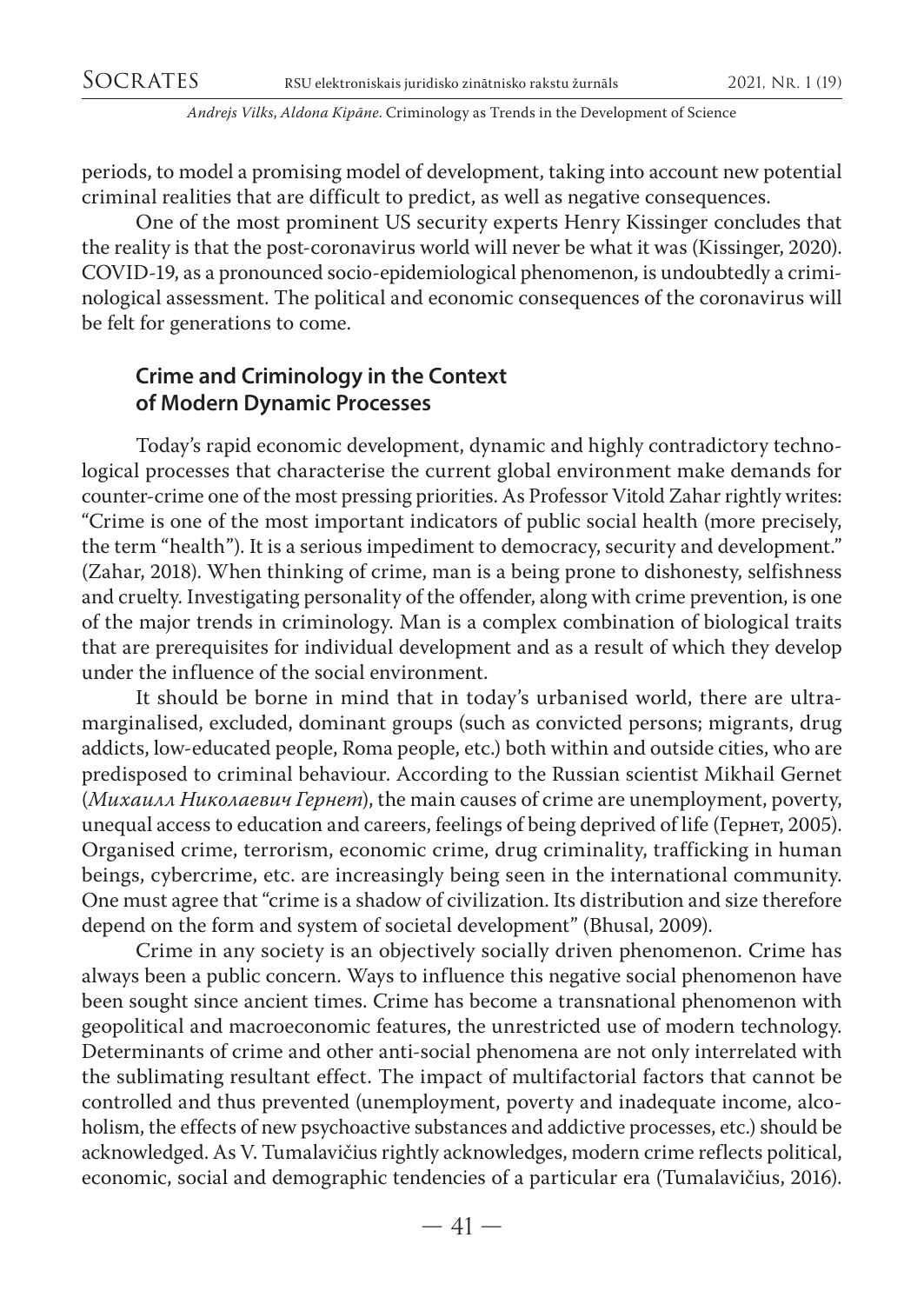Crime is the product of diverse societal contradictions, a negative function of society that reflects its resulting state of moral and social "health".

Criminology is of particular importance in the legal system, theoretical knowledge and practical fields of activity. Nowadays, it is not just a science of crime, the personality of a criminal, measures to combat and prevent it, its effectiveness. The authors join those researchers who view criminology as an independent science. It must be recognised that criminology, as a science of social justice, has undergone a difficult and complex period of evolution and development. At this stage of development, the formation of criminological thought, rooted in philosophy, theology, medical paedagogy and other sciences, can be noted.

There is still a serious debate on how to better define the concept of criminology. The content, structure and location of criminology science depend on the traditions of the criminology school, the interests of researchers, and the needs of law enforcement agencies. The authors recognise the importance of criminology in the lives of modern countries. Today, the concept of criminology is different in many countries (worldview, political, social, etc.) for various reasons or circumstances.

For example, the US and the UK are considered a part of sociology; France and Italy – at the circle of natural science. In Germany, criminology is viewed as the biosocial trend. Paul Rock, a British professor of sociology, points out that criminology is a crosscutting issue in the study of crime. Other authors, on the other hand, point out that criminology has a multidisciplinary structure dominated by crime and justice, since criminology uses the knowledge and methods of other sciences as a science of crime origin, existence and prevention (O`Brier & Yar, 2008). David W. Garland, a professor of law and sociology at New York University, points out that one of the major opportunities for developing criminology today is the extensive (immeasurable) use of other disciplines and ideologies for new ideas. This means that a criminologist uses a variety of other disciplines, especially sociology, psychology, psychiatry, history and anthropology. The fields of biology, geography, economics, and political science, which have become directions of research, can be added to the stated disciplines (Garland, 1997).

In order to prevent the escalation of crime, it is necessary to analyse historical experiences, identify and evaluate current circumstances and look for innovative approaches. Crime research brings together a number of sciences – law, sociology, psychology and social work. One must have the courage to model the future picture of criminogenicity and anticipate ways to prevent it. Without criminological evaluation, it is difficult enough to understand many economic, political, social and other processes. When analysing the phenomenon of the "shadow" economy, it is inevitable that the segments of the criminal economy (trafficking in narcotic drugs and psychoactive substances, forced exploitation and trafficking of human beings, illicit traffic in excise goods, cybercrime, etc.) also have to be taken into account.

From a political point of view, there is the issue of buying voters' voices, manipulation of election results, malpractice in public administration and objects, and so on.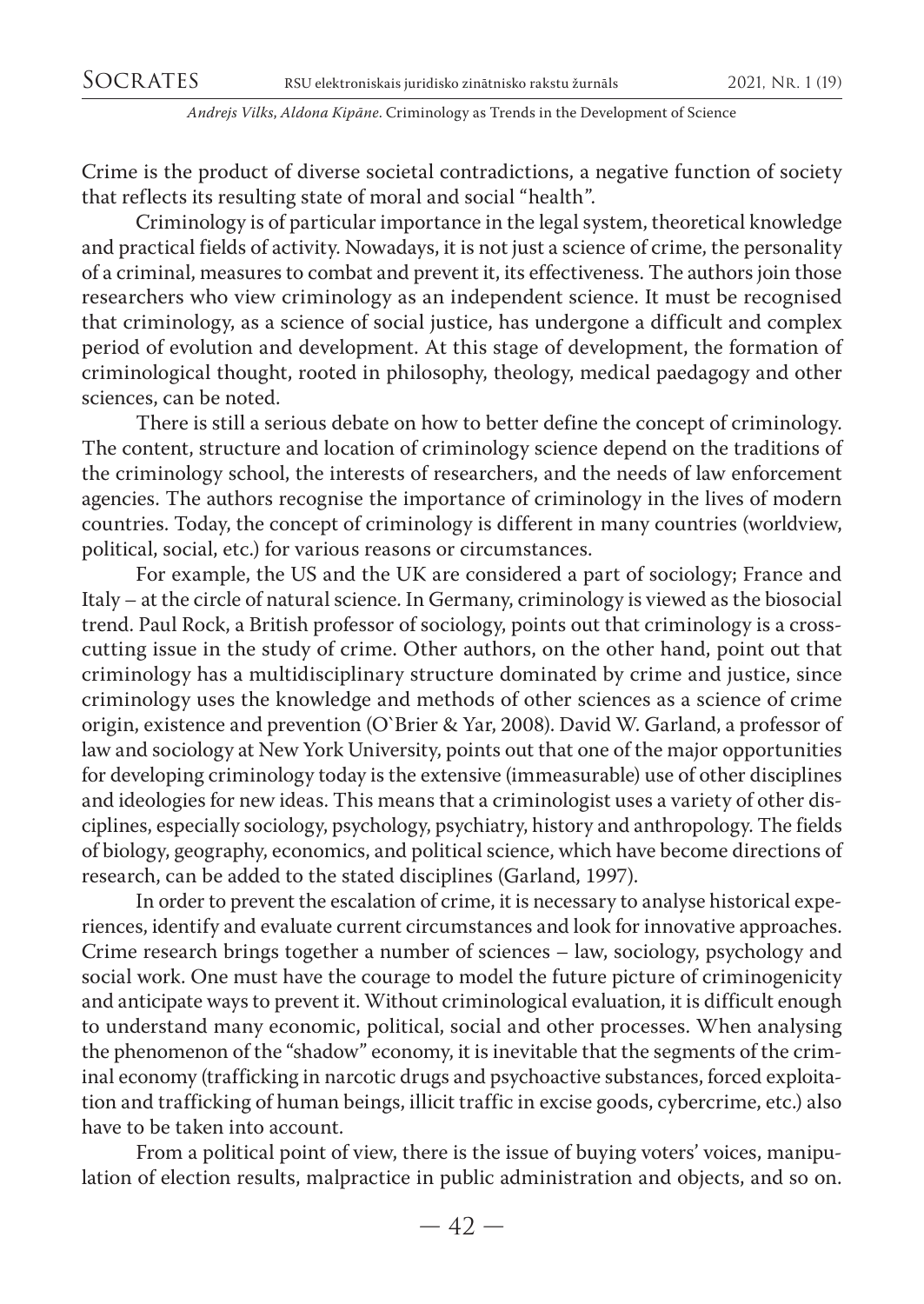The President of the Republic of Latvia Egils Levits has noted that ".. we have an excessive plutocracy ... when monetary power is in place of, or rather alongside, the people's power" (Levits, 2019). From a social point of view, regional and individual stratifications are crucial, which can determine criminal patterns and contribute to the motivation to obtain the necessary means of existence through criminal activity (stealing, fraud, robbery). Total deformation of values leads to weakening of the rule of law (Zahars, 2017).

### **Criminology and Anticriminology**

The efforts and activities of criminologists to contribute to the transformation of the legal, criminal and political sphere as a whole, for a more active and effective fight against crime and other anti-social phenomena and processes, have not produced visible and considerable success. As Norwegian sociologist and criminologist Nils Christie once rightly acknowledged – crimininologists have never been sufficiently respected. Moreover, recommendations made by criminologists, often based on the results of specific studies, are often not accepted by national authorities.

There is a significant shortcoming in the development of a coherent approach, strategy and programme to reduce the harmful effects of crime and to develop mechanisms to compensate for the harm done (Christie, 2000). The question remains whether this would mean that criminologists would need to reduce their socio-political and legal activities and confine themselves to research, the production of scientific publications and academic activities. The authors' position is contrary. Criminology must evolve as a public security mission and challenge for the development and implementation of a stable and successive criminal policy. To a certain extent, this is about educating the public, increasing and intensifying its activities and applying security requirements to political authorities.

The mission of criminologists, despite the criminal passivity of the legislature and the executive, should be highly proactive. The criminological approach must be critically constructive, evaluating the current national and regional criminal justice policy, as well as developing rational and feasible projects for reduction of crime and other illegal harm. This leads to supporting Professor J. Teivāns-Treinovskis' statement that it is important to limit crime, rational use of resources, calculating the effect of crime prevention (Teivāns-Treinovskis, 2009). It is a mission and a challenge that could involve a professional approach from any field of activity; not just criminologists.

At present, it can be observed that criminology as a science of social law is gradually "excluded" from the curricula of law universities. The number of academic hours and lessons provided in the study course is reduced or the course is extended to a group of optional/free choice courses and is not taught. The justifiably valid arguments were chosen in favour of this trend: new study courses appear in the curricula (for example, "Civil and Environmental Protection", "E-Environmental Rights", "Proceedings of Administrative Liability"); or the number of credit points and lessons in traditional study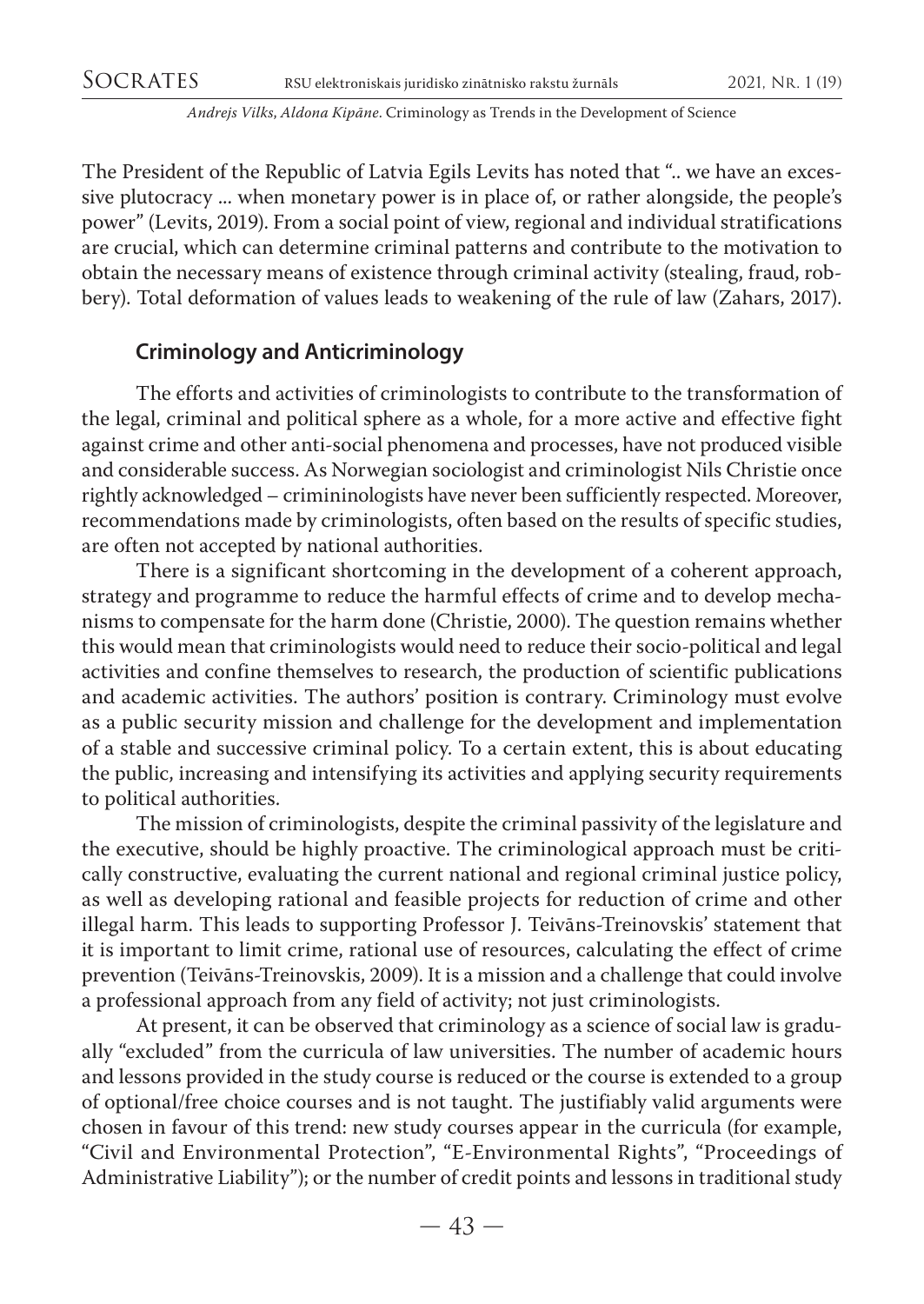courses ("Civil Law", "Criminal Law", "International Law") is increasing. After the restoration of independence of Latvia, the Center for Criminological Studies, established in 1993, was dissolved after ten years of successful work (in 2003). The Latvian Police Academy suffered a similar fate, where the great importance was given to educating the highly qualified officials of law enforcement authorities, including the police. The curricula included study courses on the identification, investigation and prevention of criminal offences, the study of the determinants of crime as a social phenomenon and their prevention. The LPA was liquidated in 2009. Within the institutional framework, criminological research has been carried out fragmentally and sporadically. Most criminological studies are carried out on the basis of individual research interests in the framework of doctoral dissertations: J. Alfejeva (Alfejeva, 2012); A. Feldmanis (Feldmanis, 2016); A. Kipāne (Kipāne, 2015); A. Kriviņš (Kriviņš, 2014); V. Voins (Voins, 2015).

However, it should be noted that, in the meantime, there is one of the greatest harms in society that causes the greatest damage – crime and criminal offences, so objectively there should be a science that studies their regularities and patterns – criminology. This science is not only related to the study of crime as a social legal phenomenon and its determinants, the personality of the offender, the mechanism of criminal offence, but also to the development of measures to reduce the harm caused by it. By its very nature, criminology as a socio-legal science has an important mission to form perceptions and assessments of crime and other anti-social phenomena in modern society, to define crime as an integral element of civilisation.

### **Contemporary Realities and Prospects for Development of Criminology**

The technological development of modern society determines that not only stereotypes, traditions and values of the behaviour of individuals and social groups change, but also manifestations of their anti-social nature, their types and forms. This also applies to national and transnational crime. It is noted that crime paradigms are changing. The relative stability of crime and even the downward trends are very relative. If the most serious crimes (murder, robbery, extortion, rape, etc.) are not recorded with a clear upward trend, this does not mean that crime does not change qualitatively. Firstly, an invisible, the so-called latent segment of crime is growing. For various reasons victims do not submit applications to law enforcement authorities. The perception that perpetrators and criminals will not be identified often prevails. Secondly, due to the well-known features of the intellectualisation of society and the much wider use of the virtual (the Internet) environment, criminally inclined persons successfully master the digital environment. It is logical that crime is also objectively integrating into the digital environment. Criminal offences are committed not only against property or in connection with property (money laundering), but also against individuals (online sexual violence, blackmail, mobbing, etc.). Crime has successfully mastered new information and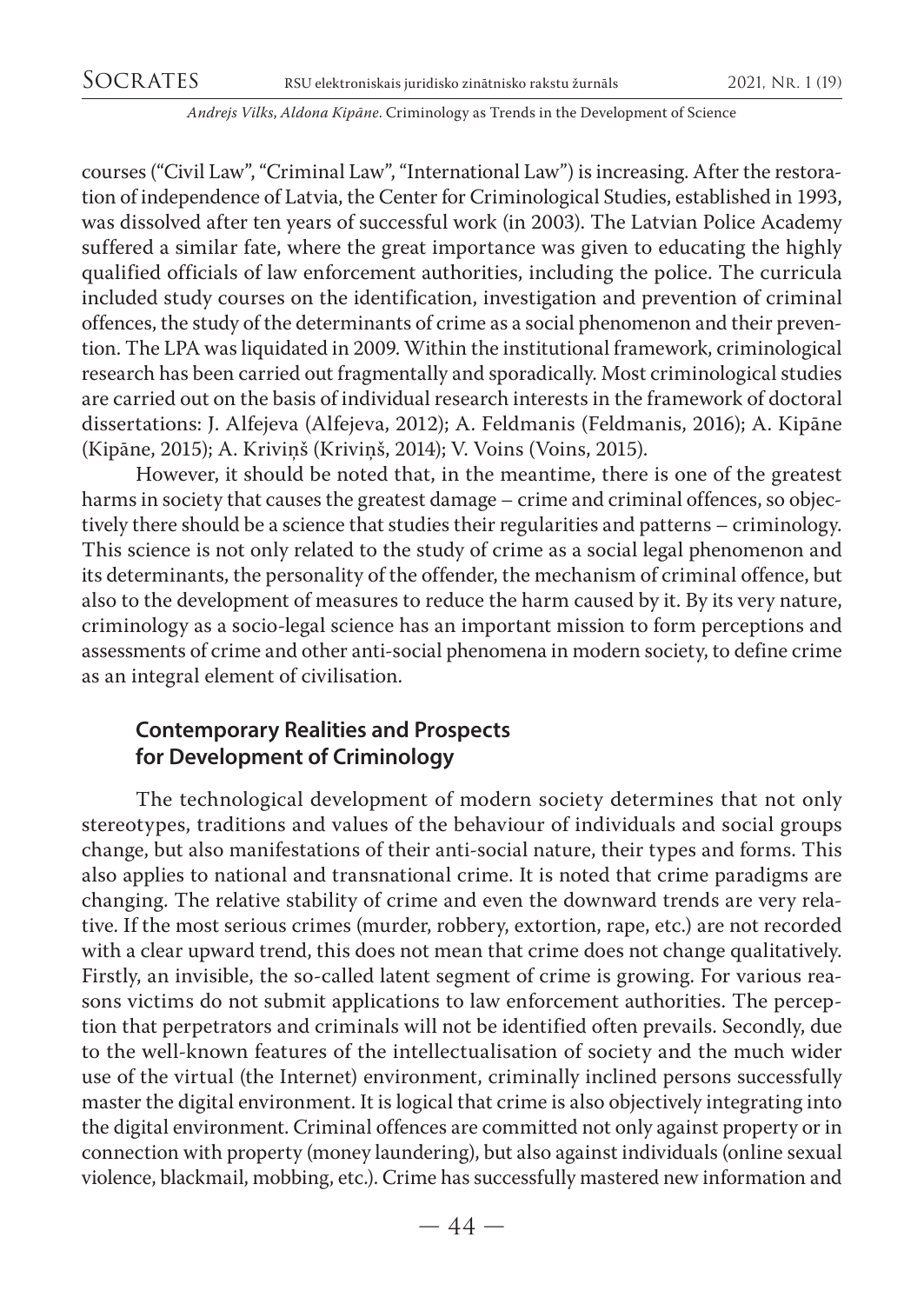communication technologies and is moving into the digital environment: registering and disclosing criminal offences, conducting investigative activities by using new technologies contributed to the development of digital criminology. At Rīga Stradiņš University, they are also working on the introduction of elements of digital forensics in the relevant study courses of the Faculty of Law.

It is equally important that a new direction of criminology has been forming – digital criminology. It will cover to a greater or lesser extent all elements of the subject of criminology. Even today, the state, structure and dynamics of crime are recorded in digital lines and columns. Trends in crime in general, as well as its types, regional features and peculiarities are identified. Analysis of the digital format of crime will provide opportunities for more accurate forecasting of crime, its types, places and times. The digital criminological approach is not digital criminal statistics. The use of its tools in real time will allow a sufficiently accurate determination of the time and place of new criminal offences, facilitating proactive preventive actions. So, in state of California, the USA, the police use the PredPol software, which is based on a set of incident data that is updated daily and subsequently used to determine police patrol schemes (PredPol programme).

An interesting approach on the use of digital technologies is also identification and study of predisposed persons by profiling criminals. It has already been written about the use of psycho- and neurotechnologies in the context of public safety (Vilks, 2015). Thus, it leads to the agreement with Adriana Raein that the root of the crime should be sought in a person. Early detection of sociopathological abnormalities will allow for timely individual preventive actions (Raein, 2013).

Using positron emission tomography (PET) brain scanning, in which a radioactive marker is used to study the metabolic activity of tissues, pathological segments of the brain of a person are detected, which are highly likely to predict further criminalisation of a person. The obtained data are stored and analysed in a digital format. Transparency of criminal behaviour could potentially contribute to crime prevention and rehabilitation and advance them. In addition, large-format digital data (Big Data) associated with images of people in virtual visual files is used to control the behaviour and routes of movement of these people. The monitoring mechanism is provided by a network of CCTV cameras in cities and towns and relevant databases with software in law enforcement authorities.

Using psychotechnologies, in which then data will accumulate in a digital format, will determine a more accurate profile of a person and predict people's behaviour. The relevant data can also be used in taking decisions on the employment of persons in law enforcement authorities. Experts acknowledge that the development of tools in the field of criminology would be useful in determining the length of a criminal sentence and assessing the risks due to which criminals will remain in prison or be released on the basis of predictions of personal behaviour and possible offenses in the future.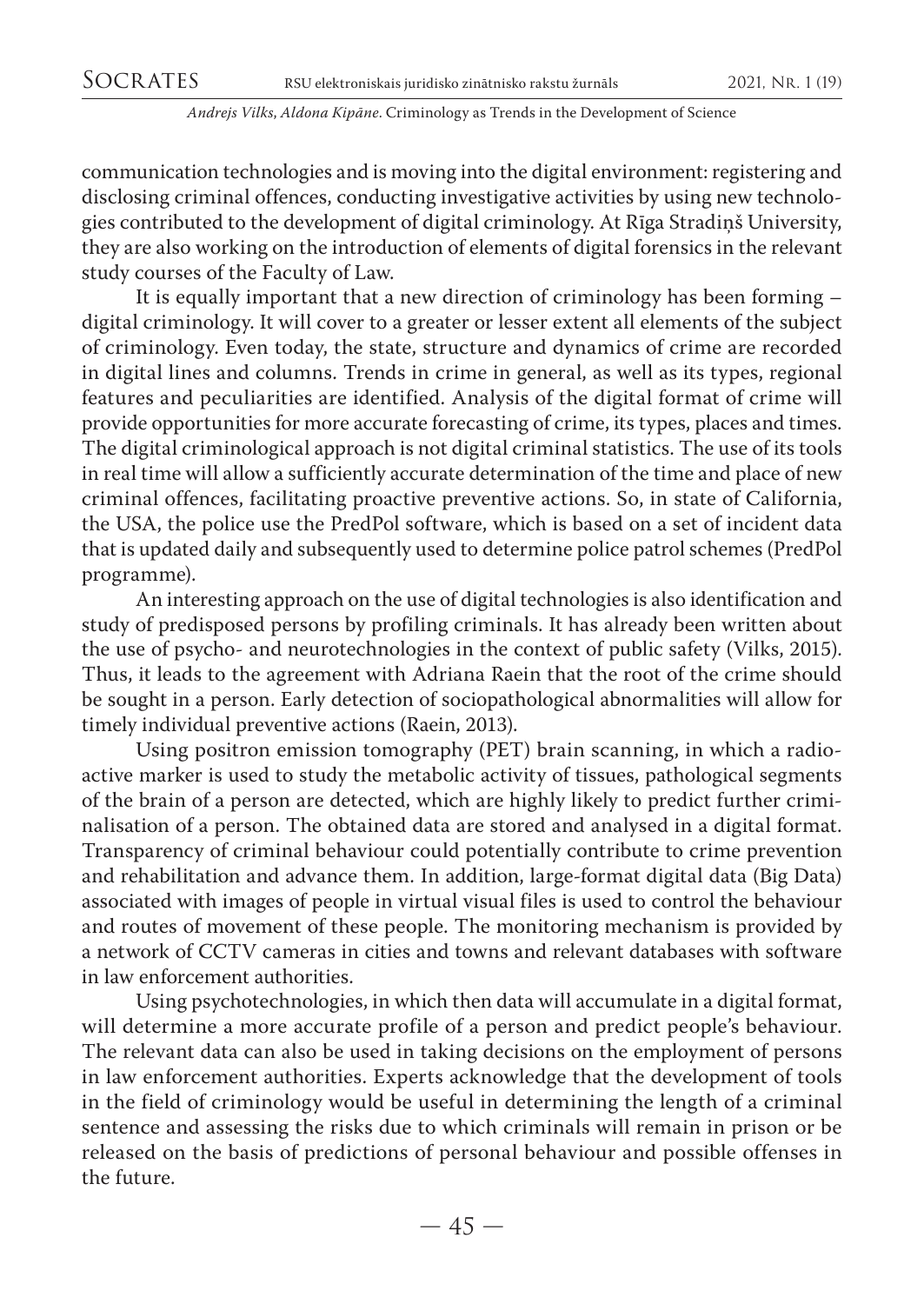De Montfort University in collaboration with the British Society of Criminology have identified ways to use digital technologies in correctional facilities to help those who have served prison sentences related to deprivation of liberty in their rehabilitation (What is Digital Criminology?).

In the context of digital criminology, the effectiveness of penalties and recidivism is equally important. It has been recognised that the current system of penalties of physical deprivation of liberty for serious crimes does not work. The maintenance of prisons is expensive and ineffective. Rate of repeated crimes is high. Opportunities for virtual prisons and control over the behaviour of digitised people are currently being identified. Virtual prisons, including in the homes of criminals with their usual social environment and GPS control or test calls, will undoubtedly be much cheaper than the total cost to society. The researcher T. Gash believes that prisons have no future and sentences can be carried out virtually (Gash, 2020). This direction is promising in the context of the further development of criminology.

It should be noted that in 2018, A. Powell, G. Stratton and R. Cameron published the book "Digital Criminology: Crime and Justice in Digital Society" (Powel, Stratton, Cameron, 2018). The authors focused on the research of the conceptual, legal, political and cultural framework of crime and the response to formal justice and the informal citizen-led justice movement in a global and digital society. Some studies are devoted to the development prospects, directions and practical application of digital criminology.

Criminogenic processes have a major and increasing entriopic impact on society. Studies, compilation of statistics, expert opinions show that in modern conditions: trafficking in human beings and their organs is increasing (infertility is developing); increasing cyber threats and their negative consequences; expansion of the influence of terrorist structures with new forms of violence and the emergence of "lone wolves" as elements of controlled chaos; phenomenon of drug trafficking with new synthesised psychoactive substances is becoming more widespread; immeasurable extent of the proceeds of crime affects political and social processes; illegal migration affects the demographic and social situation in a sufficient number of countries.

It should be noted that the "shadow" economy is a very significant part of the economies of many countries. These and other criminogenic entropic processes influence value systems, change perception and thinking paradigms, transform regulatory frameworks and models of governance in society, including law enforcement agencies. The mentioned and other criminogenic entropic processes have an impact on value systems, change paradigms of perception and thinking, and transform models of norms and regulations and public administration, including law enforcement authorities.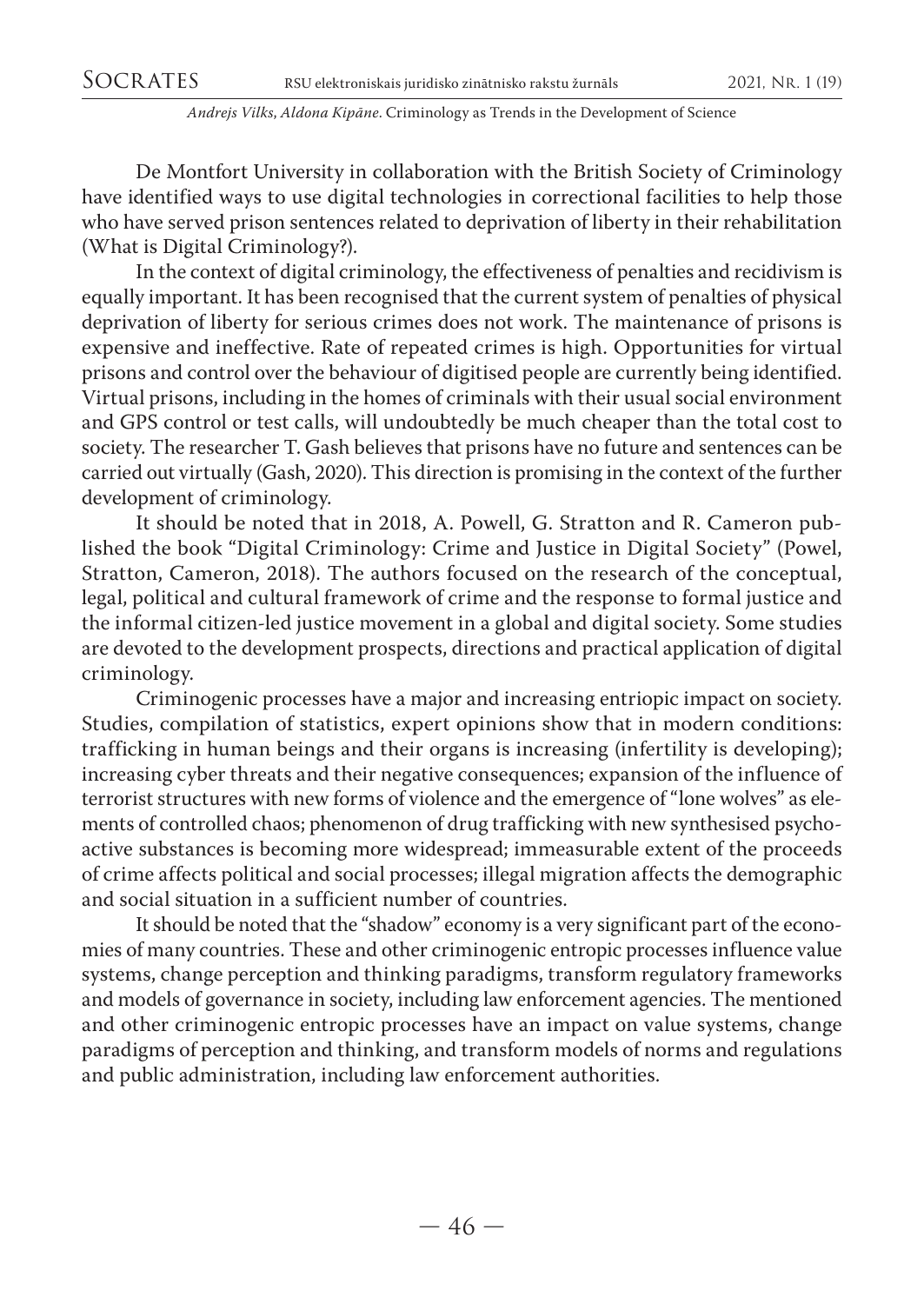# **Conclucions**

The authors believe that the field of criminology is growing in the context of the criminalisation of world public relations. The help of a criminologist is needed to identify social processes, to guide the innovative process of law-making and its formation. However, criminology science in Latvia can still not be classified as a dynamically developing science. On a critical note, criminology as a branch of law remains secondary and less developed than criminal law.

Similarly, the collective monograph "Legal System of Latvia", published in 2017, which summarizes, describes and analyses fundamental questions and principles of law, does not give an idea of the science of criminology (Latvijas tiesību sistēma, 2017). The authors regret that the Latvian criminology science does not boast of systematically extensive scholarly works or collections of articles and/or crime research.

## **Bibliography**

- 1. Alfejeva, J. (2012). *Apdrošināšanas krāpšanas kriminoloģiskie un krimināltiesiskie aspekti*: Promocijas darbs (Eng. Criminological and criminal aspects of insurance fraud. Dissertation). Rīga: Rīgas Stradiņa universitāte.
- 2. Bhusal, D. R. (2009). *Economic Crime Law and Legal Practice in the context of Nepal*: Dissertation. Kathmandu (Nepal).
- 3. Christie, N. (2000). *Crime Control as Industry*. Routledge.
- 4. Digital Forensics (2017). *Norwegian University of Technology and Science*. Available: [https://](https://onlinelibrary.wiley.com/doi/pdf/10.1002/9781119262442.fmatter) [onlinelibrary.wiley.com/doi/pdf/10.1002/9781119262442.fmatter](https://onlinelibrary.wiley.com/doi/pdf/10.1002/9781119262442.fmatter)
- 5. Džordano, P. (2020). *Sērgas laikā* (Eng. During the plague). Rīga: Jāņa Rozes apgāds.
- 6. Feldmanis, A. (2016). *Policijas funkcijas noziedzības novēršanas un apkarošanas kontekstā*: Promocijas darbs (Eng. Police functions in the context of crime prevention and control. Dissertation). Rīga: Rīgas Stradiņa universitāte.
- 7. Garland, D. (1997). Of Crimes and Criminals: The Development of Criminology in Britain. In: Maguire, M., Morgan, R., Reiner, R. *The Oxford Handbook of Criminology*. Oxford [England]: Clarendon Press; New York: Oxford University Press, p. 19.
- 8. Gash, T. (2020). *Forget prisons, the future of punishment will be virtual.* Available: [https://www.](https://www.wired.co.uk/article/virtual-prisons) [wired.co.uk/article/virtual-prisons.](https://www.wired.co.uk/article/virtual-prisons)
- 9. Handbook of Digital Forensics and Investigation (2010). Elsevier.
- 10. Kissinger, H. A. (2020). *The Coronavirus Pandemic Will Forever Alter the World Order*. Available: [https://www.wsj.com/articles/the-coronavirus-pandemic-will-forever-alter-the-world](https://www.wsj.com/articles/the-coronavirus-pandemic-will-forever-alter-the-world-order-11585953005)[order-11585953005](https://www.wsj.com/articles/the-coronavirus-pandemic-will-forever-alter-the-world-order-11585953005)
- 11. Kipāne, A. (2015)*. Seksuālās vardarbības kriminoloģiskās problēmas*: Promocijas darbs (Eng. Criminological problems of sexual violence. Dissertation). Rīga: Rīgas Stradiņa universitāte.
- 12. Kriviņš, A. (2014)*. Korupcijas novēršana un apkarošana publisko iepirkumu jomā* (Eng. Preventing and combating corruption in public procurement).
- 13. Latvijas tiesību sistēma (Eng. Latvian legal system) (2017). Rīga: Biznesa augstskolas "Turība" izdevniecība.